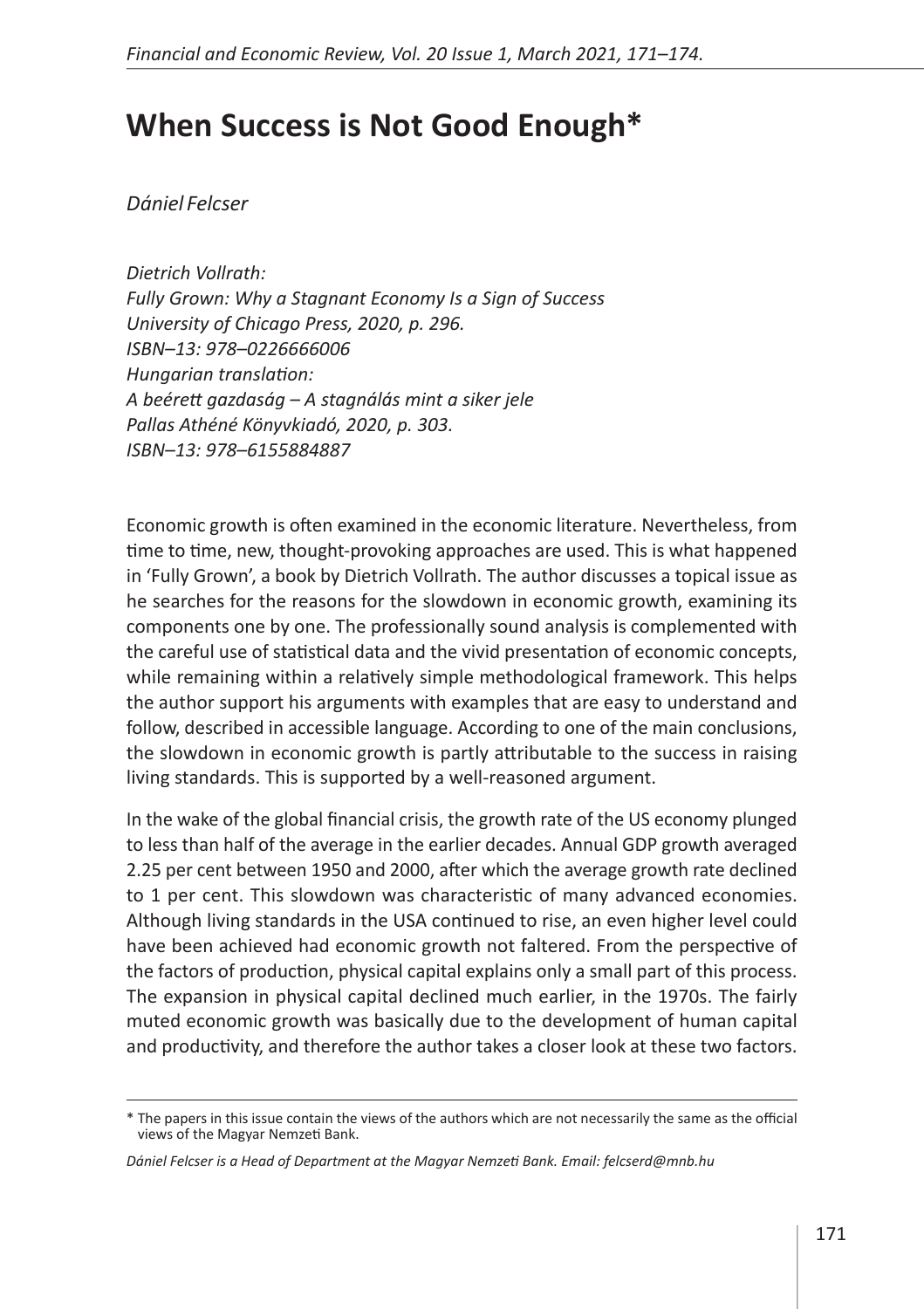The slower growth in human capital explains a major part of the economic slowdown. In terms of the components of human capital, the impact of its size is far greater than education, experience or hours worked. In particular, there were two dominant aspects within the size of human capital. One of them, the ageing of society, was clearly reflected in the shrinking share of the working age population within the total. Even though the population continued to increase, the number of elderly also rose considerably, partly on account of longer life expectancy. The other effect, the fall in the fertility rate, is linked to rising living standards. Based on data from almost two hundred years from the United States, income and fertility are negatively correlated. In addition to analysing economic developments, the author also points out that in advanced economies the size of the remaining labour reserves is questionable.

Just like with human capital, any slowdown in productivity (which is not the same as technology) growth has a detectable effect. The author refutes the usual explanations (statistical or measurement errors, increasingly costly innovations), and demonstrates that most of the slowdown can be attributed to the shift in consumption patterns towards services. In itself, this process points towards moderate growth in productivity, because productivity in the service sectors typically increases more slowly than in manufacturing. This constraint arises from the nature of services, because if firms devote less time and attention to consumers, the demand for their services declines. The share of spending on services started to climb in the mid-20th century, but the economic weight of services had increased so much by the 21st century that the slower growth in productivity became apparent throughout the entire economy.

To a smaller extent, the rise in market power and the less dynamic adjustment of the economy may also have played a part in this. Companies' market power drives innovation on the one hand, because the advantage derived from patents compensates them for the resources necessary for innovation. Nevertheless, too much market power can be a double-edged sword. Stronger concentration is reflected in a drop in investments, since companies have fewer incentives for innovation when competition is muted. At the same time, this can also reflect the shift in consumption towards the firms with higher market power, which shows that the development of economic data can be attributable to various factors. Looking ahead, a shortfall in investments can lead to fewer innovations and thus slower productivity growth. It can also be observed that the flow of labour between different jobs and production locations has decelerated compared to earlier decades, and there are also fewer new and closing businesses. Moreover, geographical mobility has also declined, which may reflect a change in preferences or rising housing costs in certain areas. All of this provides fewer opportunities to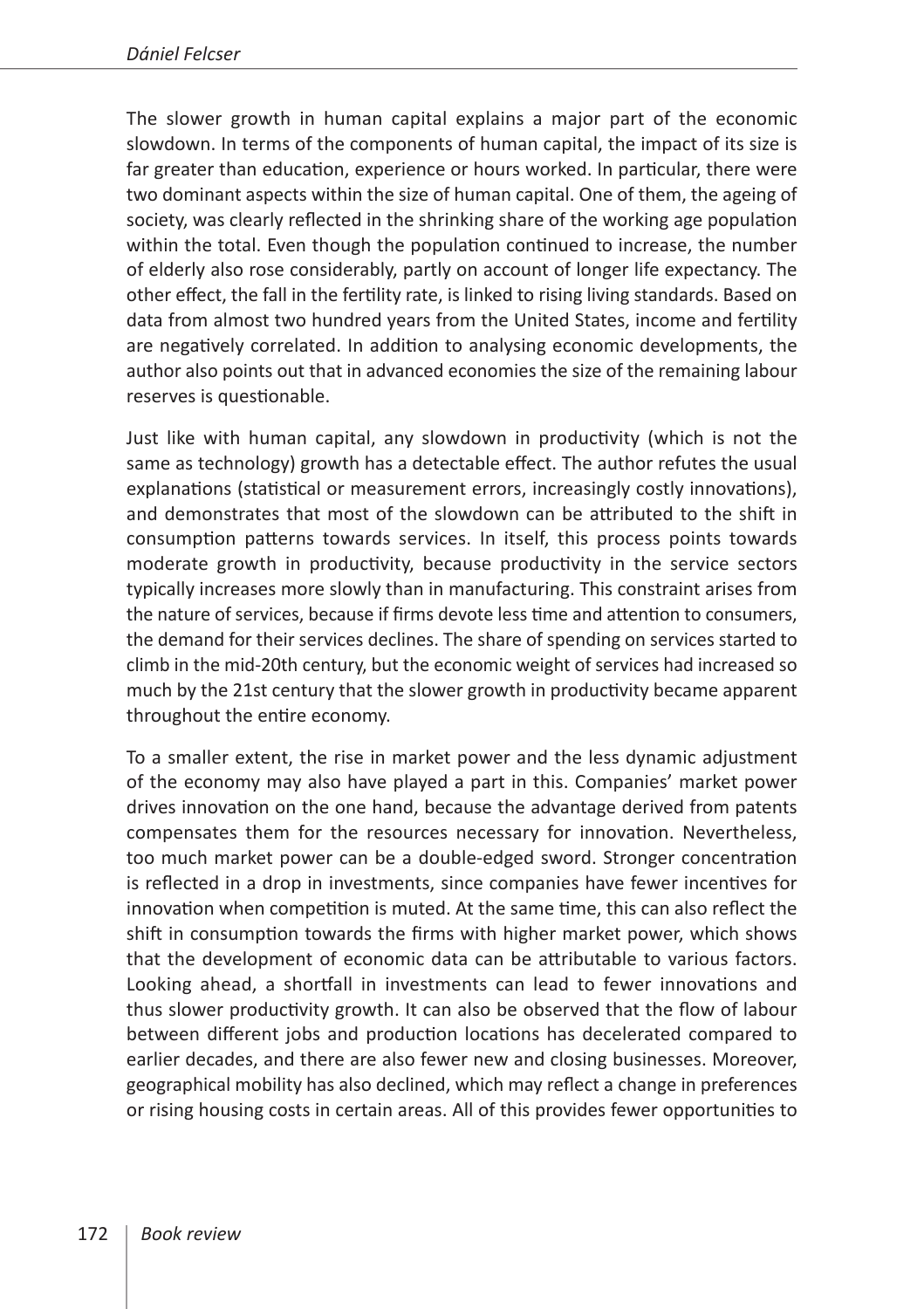improve productivity. Establishments are taken over by more productive firms less and less frequently, and fewer and fewer workers switch to higher-productivity jobs.

With other factors, the impact on economic growth seems negligible. The author shows that even though changes in taxation and regulation and inequalities can have considerable distributional effects, these are not the factors that determine the slowdown in economic growth, just as no major impact can be detected in connection with trade with China. It seems that taxes and regulations have no marked effect on economic growth, which may be because the markup and the scale are more important for firms' profits. The change in income inequalities is also often cited as a reason behind the slowdown in growth. In the lower part of income distribution, people can invest less in education due to their stagnant income, which limits the growth in human capital, and the greater concentration of incomes may have accelerated the shift towards services. Finally, it should be noted that China became a full member of the World Trade Organization (WTO) in 2001. Research has shown that Chinese imports have significantly reduced employment in the US manufacturing industry, which may have contributed to the deceleration in economic growth. However, these effects all seem too small to have any major explanatory power.

The author identifies the less dynamic expansion in human capital and moderate productivity growth as the main reasons behind the slowdown. According to the results, the slowdown in economic growth is mostly linked to the shrinking size of families and the ageing of society. Together with the shift towards services in consumption, this accounts for approximately three quarters of the slowdown. The author views these as two success factors arising from growing prosperity, the result of a conscious decision. The fertility rate declines as living standards rise. The change in consumption patterns is also the result of the success in increasing prosperity. As product prices fall and the necessary quantities are purchased, consumption turns towards services, while the productivity of service sectors is relatively lower.

If certain factors can be considered successes, the author believes that people should ask themselves what they are prepared to forgo for faster growth. Would they sacrifice some of their living standards for faster population growth? The impact of technological progress (3D printing, artificial intelligence) is also not straightforward: the production of goods is becoming more efficient, but the shift towards services is accelerating, which may further check productivity and thus also economic growth. According to the book's approach, moderate growth is the result of the success in increasing prosperity, as society adjusted to the higher living